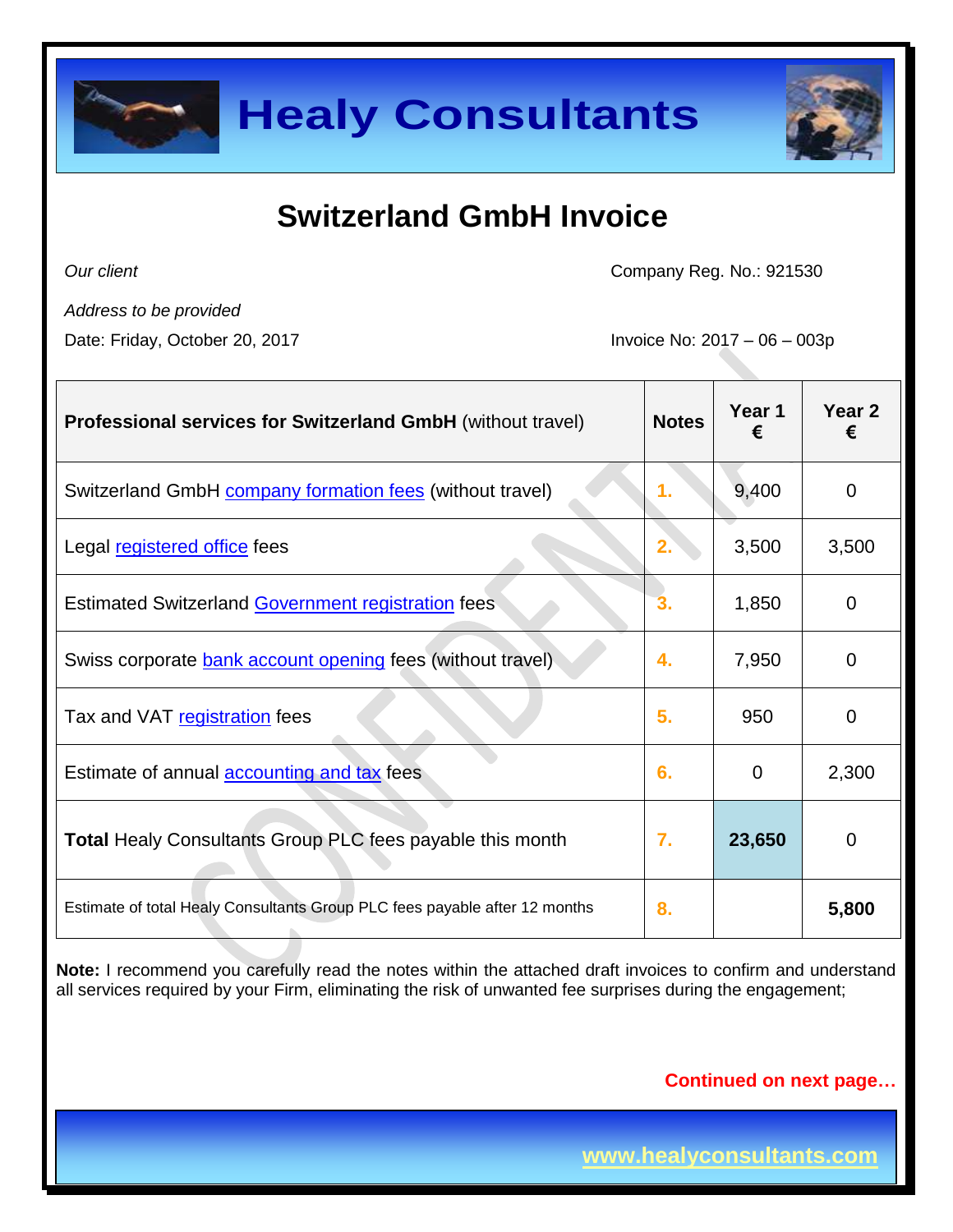

## **Switzerland GmbH Invoice**

#### *Notes to invoice above*

**1.** Healy Consultants Group PLC' fees to legally register our Clients' Switzerland GmbH (LLC) within four weeks [\(click link\)](http://www.healyconsultants.com/switzerland-company-registration/fees-timelines/#timelines) by **i)** choosing the optimum Canton in which to register our Client's business **ii)** reserving a company name with the Cantonal [Commercial Registry](http://zefix.admin.ch/zfx-cgi/hrform.cgi/hraPage?alle_eintr=on&pers_sort=original&pers_num=0&language=4&col_width=366&amt=007) **iii)** settling our accountants' and lawyers' fees and **iv)** preparing a high quality company incorporation package for the [Handelsregister \(click link\);](http://zefix.admin.ch/zfx-cgi/hrform.cgi/hraPage?alle_eintr=on&pers_sort=original&pers_num=0&language=4&col_width=366&amt=007)

All [engagement fees \(click link\)](http://www.healyconsultants.com/company-registration-fees/) are agreed and paid up front and agree to the fees published on our country web pages. Consequently, there are no hidden fees or surprises or ambushes throughout the engagement. All engagement deadlines are agreed up front in the form of a detailed project [plan,](http://www.healyconsultants.com/index-important-links/example-project-plan/) mapping out deliverables by week throughout the engagement term.



Every week during the engagement, Healy Consultants Group PLC will email our Client a [detailed status update.](http://www.healyconsultants.com/index-important-links/weekly-engagement-status-email/) Our Client is immediately informed of engagement problems together with solutions. Your dedicated engagement manager is reachable by phone, Skype, live chat and email and will communicate in your preferred language;

- **2.** In accordance with the Swiss [Commercial Registrar Act](http://www.pwc.ch/user_content/editor/files/publ_ass/pwc_rag08_201_274_orc_f.pdf) article 38 (click link), a GmbH shall as from the date of its incorporation have a legal registered office in Switzerland, to which all official Government communications and notices may be addressed. To comply with this statutory requirement, Healy Consultants Group PLC' Switzerland office will provide a care of address as a registered office address for your Swiss Company. Thereafter, this address will be used to receive Government correspondence including **i)** tax letters **ii)** notice of the legal annual return; and **iii)** all government communications. Most of our Clients wish to place [Healy Consultants Group PLC'](http://www.healyconsultants.com/corporate-outsourcing-services/company-secretary-and-legal-registered-office/) [office address](http://www.healyconsultants.com/corporate-outsourcing-services/company-secretary-and-legal-registered-office/) on invoices, contracts, websites and business cards;
- **3.** This fee is an estimate of government costs payable during your Firm's engagement. All government fee payments will be supported by original receipts and invoices. Examples of government costs include **i)** registering with the [Commercial Registry \(click link\)](http://www.zefix.ch/zfx-cgi/hrform.cgi/hraPage?alle_eintr=on&pers_sort=original&pers_num=0&language=2&col_width=366&amt=007) in your firm's chosen Canton **ii)** paying stamp tax and **iii)** registering with the Swiss [federal and Canton](http://www.estv.admin.ch/?lang=en) tax [authorities.](http://www.estv.admin.ch/?lang=en) Following engagement completion, Healy Consultants Group PLC will refund our Client any excess of funds received over actual Government costs paid;

**Continued on next page…**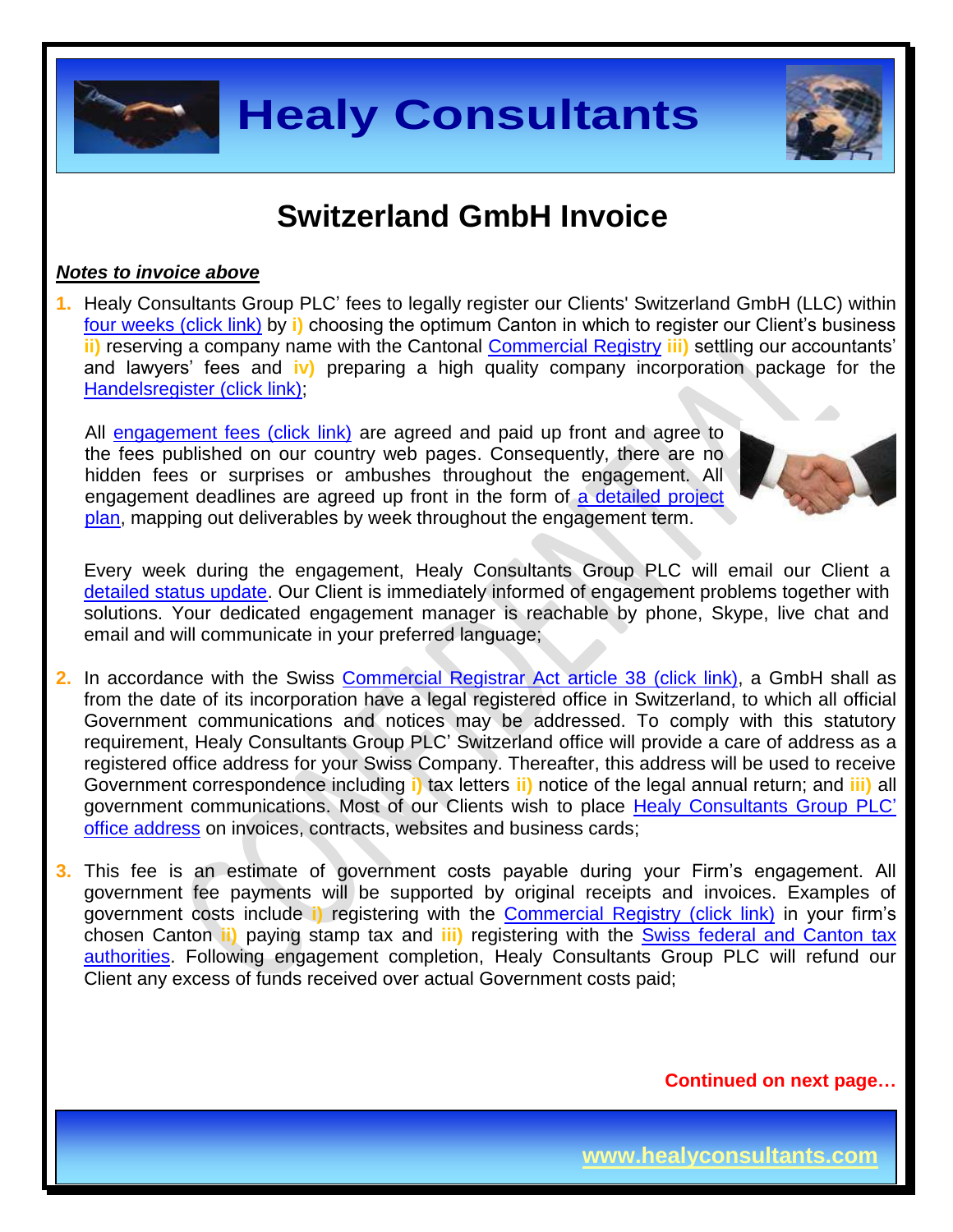



### **Switzerland GmbH Invoice**

**4.** Healy Consultants Group PLC will be pleased to open a Swiss crypto-friendly corporate bank account without our Client travelling. It is a time consuming task, Healy Consultants Group PLC will shelter our Client from the administrative challenges. As you can appreciate, it is a difficult task to obtain bank account approval through a newly formed company, when shareholders and directors and bank signatories reside overseas. Healy Consultants Group PLC will prepare a business plan for the bank to optimize the probability of corporate bank account approval. Depending on our Client business and nationality, there is a 20% probability the banks will request a bank signatory to travel for a one-hour bank interview. Healy Consultants Group PLC will try its best to negotiate with the bank for a travel exemption. If our Client must travel to Switzerland for corporate bank account opening, Healy Consultants Group PLC will refund our Client €950;

Because of the nature of our Client business, there is a 25% probability the bank in-house Legal and Compliance Department will reject your corporate bank account application. In the unfortunate event this occurs, Healy Consultants will immediately discuss alternative corporate bank account [solutions \(click link\);](http://www.healyconsultants.com/global-corporate-banking-for-resident-company/)

A solution will be to open a corporate bank account outside of Switzerland. Examples of international bank accounts include New York, Germany, Liechtenstein, Austria, Bulgaria, South Africa, Australia, London, South America or Dubai. All banks will be top tier banks in these countries with excellent internet banking services. Example of our global banking partners include: HSBC, Standard Chartered Bank, Citibank, Barclays, Standard bank, ANZ bank, VTB bank, UBS, Credit Suisse;

Furthermore, Healy Consultants expects the bank's risk department to request additional [due](http://www.healyconsultants.com/due-diligence/)  [diligence](http://www.healyconsultants.com/due-diligence/) from our Client's business including **i)** specific license; **ii)** proof of business globally and in Switzerland and **iii)** additional KYC information on our Client's business and place of residency. We assume our Client provides most of this information within one week

Depending on our Client's business and nationality, there is a 60% probability the bank officer will request a set of corporate documents to be certified by the local registered agent, apostilled, translated or legalized with the nearest Country Embassy. In such case, Healy Consultants estimates the corporate bank account opening will be delayed with up to three business weeks. Following appropriate attestation of signatures, bank due diligence and corporate bank account opening forms, our Client couriers signed corporate bank account opening set required by the bank to our preferred address;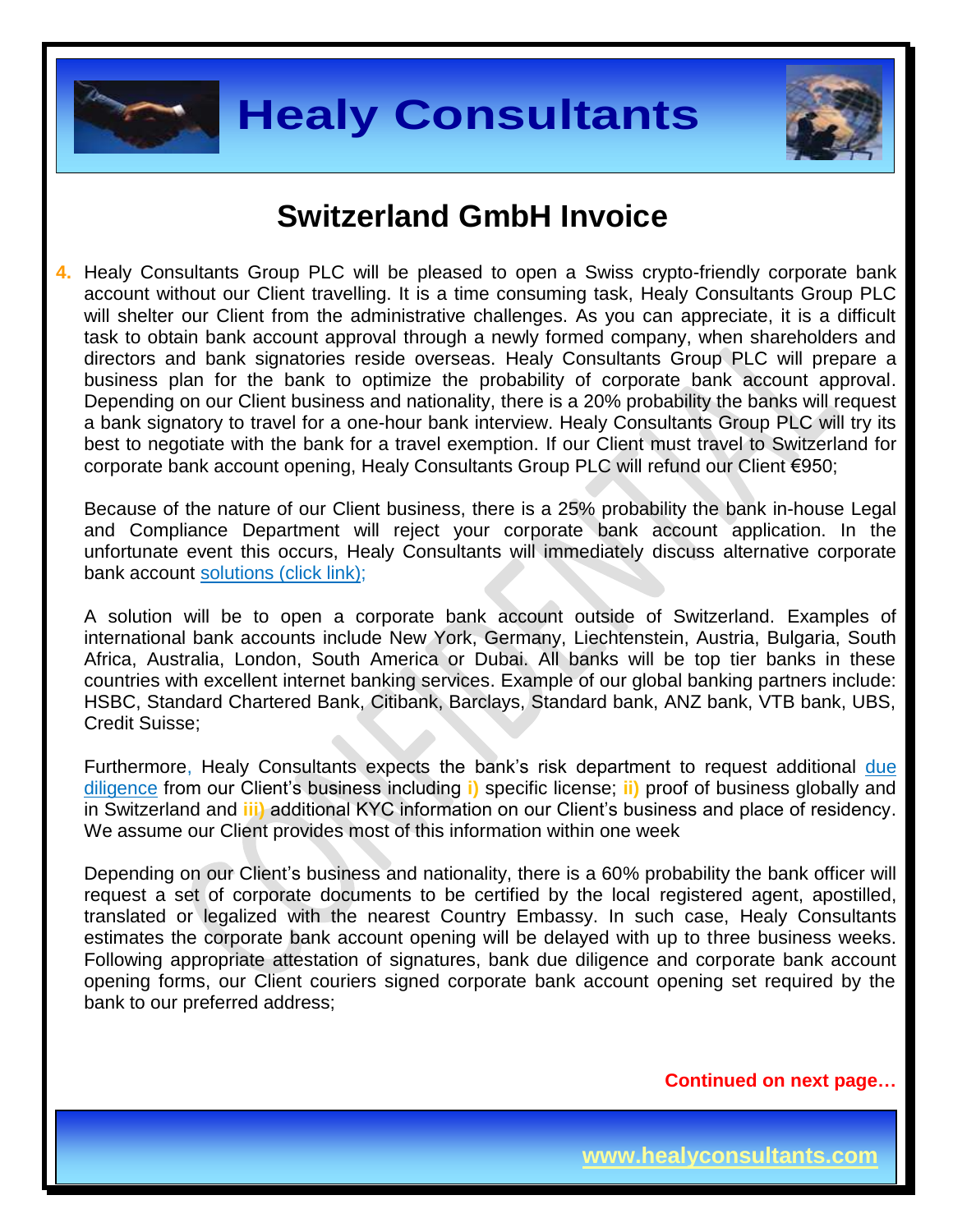



# **Switzerland GmbH Invoice**

The banks enjoy ultimate power of approval of corporate bank account applications. Consequently, guaranteed success is outside of Healy Consultants control. What is inside our control is the preparation and submission of a high quality bank application that maximizes the likelihood of approval. To date, we enjoy a 100% approval record because of [our global banking relationships](http://www.healyconsultants.com/international-banking/corporate-accounts/) and determination;

Global banks [continue to tighten](http://www.healyconsultants.com/international-banking/opening-corporate-bank-accounts/) corporate bank account opening procedures, their internal compliance departments completing more thorough due diligence of Clients. Consequently, our Clients should expect the bank account approval period to take up to 4 weeks. Furthermore, the company carries out a business that may be viewed by banks as high risk. This may negatively affect the timely completion this engagement;







- **5.** In accordance with [Art. 21 of the Swiss Mehrwertsteuergesetz,](http://www.admin.ch/opc/de/classified-compilation/20081110/index.html) a Swiss company is obliged to register for value added tax (VAT) with the **[Swiss Federal Tax Administration](http://www.estv.admin.ch/?lang=en)** if turnover exceeds 100,000 Swiss francs (€95,000). Your firm may also choose to register voluntarily for VAT;
- **6.** For an active trading company, these [accounting and tax](http://www.healyconsultants.com/switzerland-company-registration/accounting-legal/) fees are an estimate of Healy Consultants Group PLC fees to efficiently and effectively discharge your annual company accounting and tax obligations. Following receipt of a set of draft accounting numbers from your company, Healy Consultants Group PLC will more accurately advise accounting and tax fees. For a dormant company, Healy Consultants Group PLC fees are only €950;



- **7.** All fees quoted in this invoice correspond to fees quoted on Healy Consultants Group PLC' [website.](http://www.healyconsultants.com/company-registration-fees/) Please review this invoice carefully to identify errors. During the rush of the business day, it is possible Healy Consultants Group PLC inadvertently made fee calculation errors, typing errors or omitted services. In the unfortunate event you identify invoice errors, please revert to me directly re the same. I apologize in advance if I or my staff made invoice errors;
- **8.** Assuming our Clients re-engage Healy Consultants Group PLC in year 2, this fee is an estimate of the fees payable next year, 12 months after the date of company registration;

**Continued on next page…**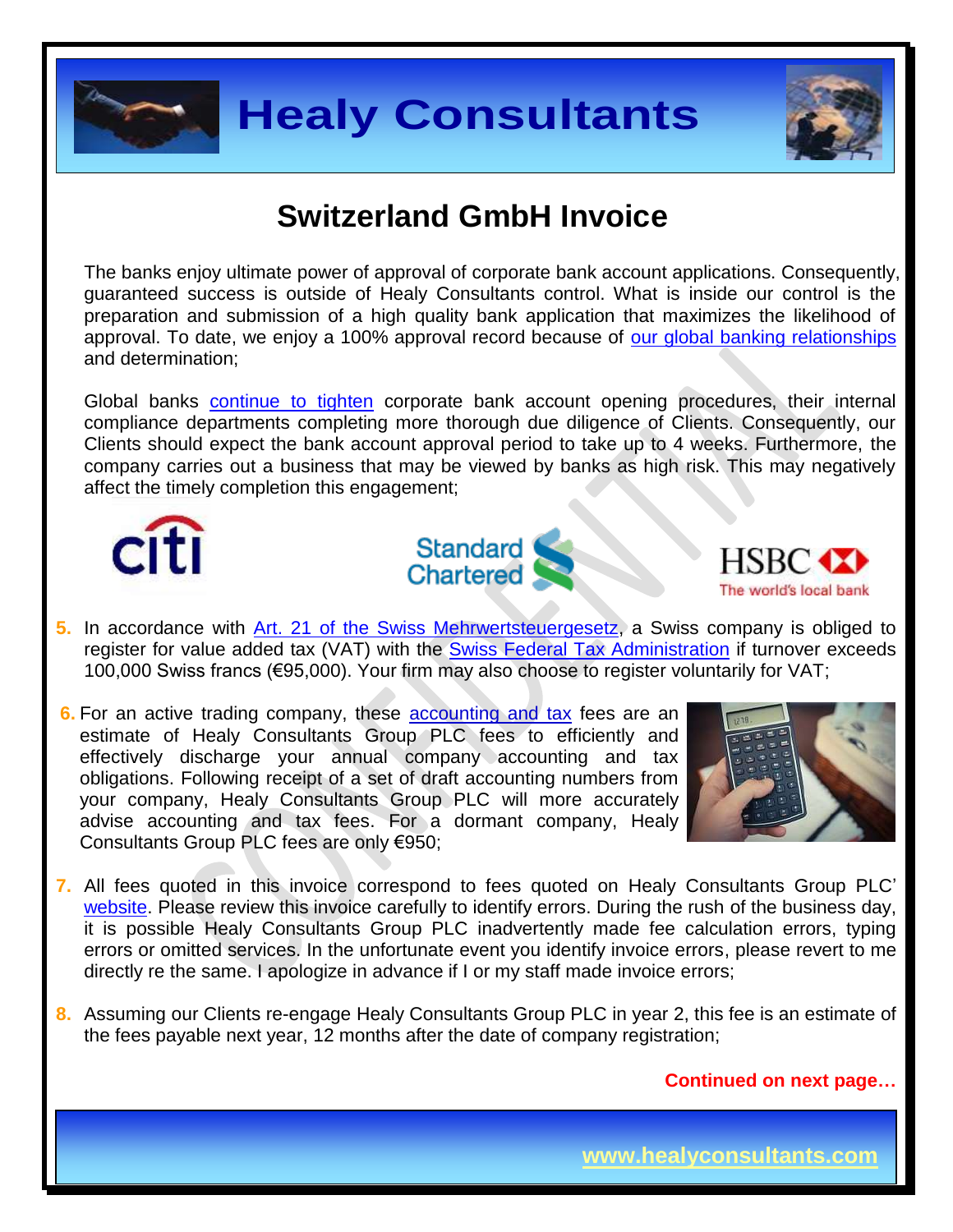



### **Switzerland GmbH Invoice**

- **9.** The fees quoted in this invoice are a prediction of the fees required to efficiently and effectively complete this engagement in a timely manner. If during the engagement Healy Consultants Group PLC realizes that the project is more complex than anticipated, requiring a large additional investment of time, my Firm will revert to request additional fees. If Healy Consultants Group PLC completes the engagement faster than expected and more easily than expected, Healy Consultants Group PLC is happy to refund some fees to our Client;
- **10.**In accordance with [Swiss Company Law Article 773,](https://www.admin.ch/opc/fr/classified-compilation/19110009/201401010000/220.pdf) the issued share capital of CHF20,000 must be deposited to the company bank account in full, prior to incorporation. To optimize engagement efficiency and minimize delays, Healy Consultants Group PLC is happy to deposit these funds on behalf of our clients. Each share must have a par value of at least CHF100;
- **11.**In accordance with Article 718, paragraph 4 [of the Swiss "Code des Obligations"](https://www.admin.ch/opc/en/classified-compilation/19110009/index.html), each Switzerland GmbH must have at least one individual director ordinarily resident in Switzerland. If required, Healy Consultants Group PLC will be pleased to provide your firm with a professional nominee [resident director](http://www.healyconsultants.com/resident-director-services/) in Switzerland. Our fee amounts to €8,500 per annum;
- **12.**If our Client requires additional nominee services, our fee for professional, passive nominee corporate shareholder amounts to €2,100 per annum. Our fee to be both nominee director and shareholder amounts to €6,600 per annum. Being the sole shareholders and sole director of a Client's company exposes Healy Consultants Group PLC to reputation, litigation and financial risk;
- **13.** If our Client and Healy Consultants Group PLC properly plan this engagement, our Clients' will *not* have to travel during this engagement. Healy Consultants Group PLC will efficiently and effectively and aggressively complete company registration and corporate bank account opening in a timely manner without our Client presence. Instead, our Client will need to **i)** sign and get documents legalized in the Switzerland embassy in their country of origin and **ii)** courier the originals to Healy Consultants Group PLC Switzerland office;



**14.**Engage Healy Consultants Group PLC to [project manage](http://www.healyconsultants.com/project-manage-engagements/) business set up in every country on the planet. We are the best in the [world](http://www.healyconsultants.com/best-in-the-world/) at what we do, timely completing the  $A$  to  $Z$  of every country engagement;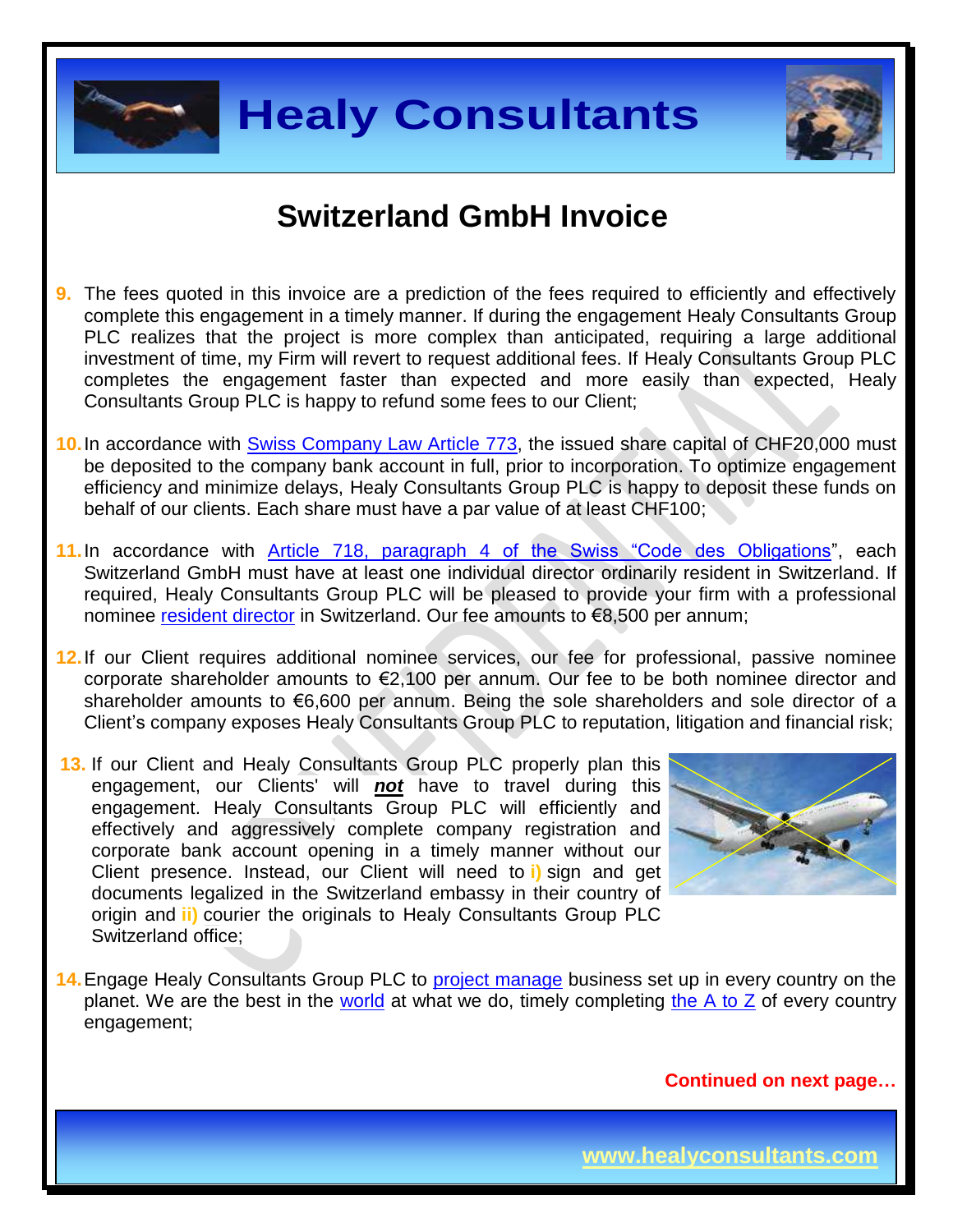



### **Switzerland GmbH Invoice**

- **15.**If required, Healy Consultants Group PLC will be pleased to assist your firm to secure employee [visa](http://www.healyconsultants.com/switzerland-company-registration/formation-support-services/) approvals. Our fee is €2,950 for the first employee, €1,950 for the second employee, €950 per employee thereafter. Our employee visa fees includes preparation of a quality visa application and submitting to the correct Government immigration officers. The Government enjoys ultimate power of approval of visa applications. Consequently, guaranteed success is outside of Healy Consultants Group PLC' control. What is inside our control is the preparation and submission of a high quality immigration visa application that maximizes the likelihood of visa approval;
- **16.**Monthly, quarterly and mid-year Government tax obligations include **i)** payroll reporting and **ii)** monthly and quarterly VAT and **iii)** annual corporation tax return filing. If you need our help, Healy Consultants Group PLC can complete monthly Government reporting for a monthly fee of €1,600. Healy Consultants Group PLC' monthly support will include **i)** receiving in Dropbox the monthly invoices from our Client **ii)** labelling monthly bank statement transactions **iii)** preparing and submitting VAT returns and **iv)** submitting monthly employee payroll reports;
- **17.**To assist our Clients to minimize foreign exchange costs, we offer the payment in SG\$, Euro, Pounds or US\$. Kindly let me know in which currency your Firm prefers to settle our fees and I will send an updated invoice, thank you;
- **18.**During the engagement, shareholders and directors' documents may need to be translated into the local language before the government and bank approve company registration and corporate bank account opening respectively. Consequently, our Client should budget for possible additional translation and embassy attestation fees. Either our Client or Healy Consultants Group PLC can complete this administrative task;

As always, Healy Consultants Group PLC will negotiate with all third parties to eliminate or reduce additional engagement costs. For transparency purposes, all third-party fee payments will be supported by original receipts and invoices. Examples of possible third-party payments include **i)** embassy fees **ii)** notary public costs **iii)** official translator fees;

**19.**Some of our Clients require an [immediate Swiss](http://www.healyconsultants.com/turnkey-solutions/) solution. With this strategy, within a day Healy Consultants Group PLC can supply our Client **i)** an existing dormant Swiss company number and **ii)** an already approved Swiss corporate bank account number and **iii)** a business address. Turnkey solutions are attractive to those entrepreneurs who wish to immediately close a country deal, sign a contract or invoice a customer;

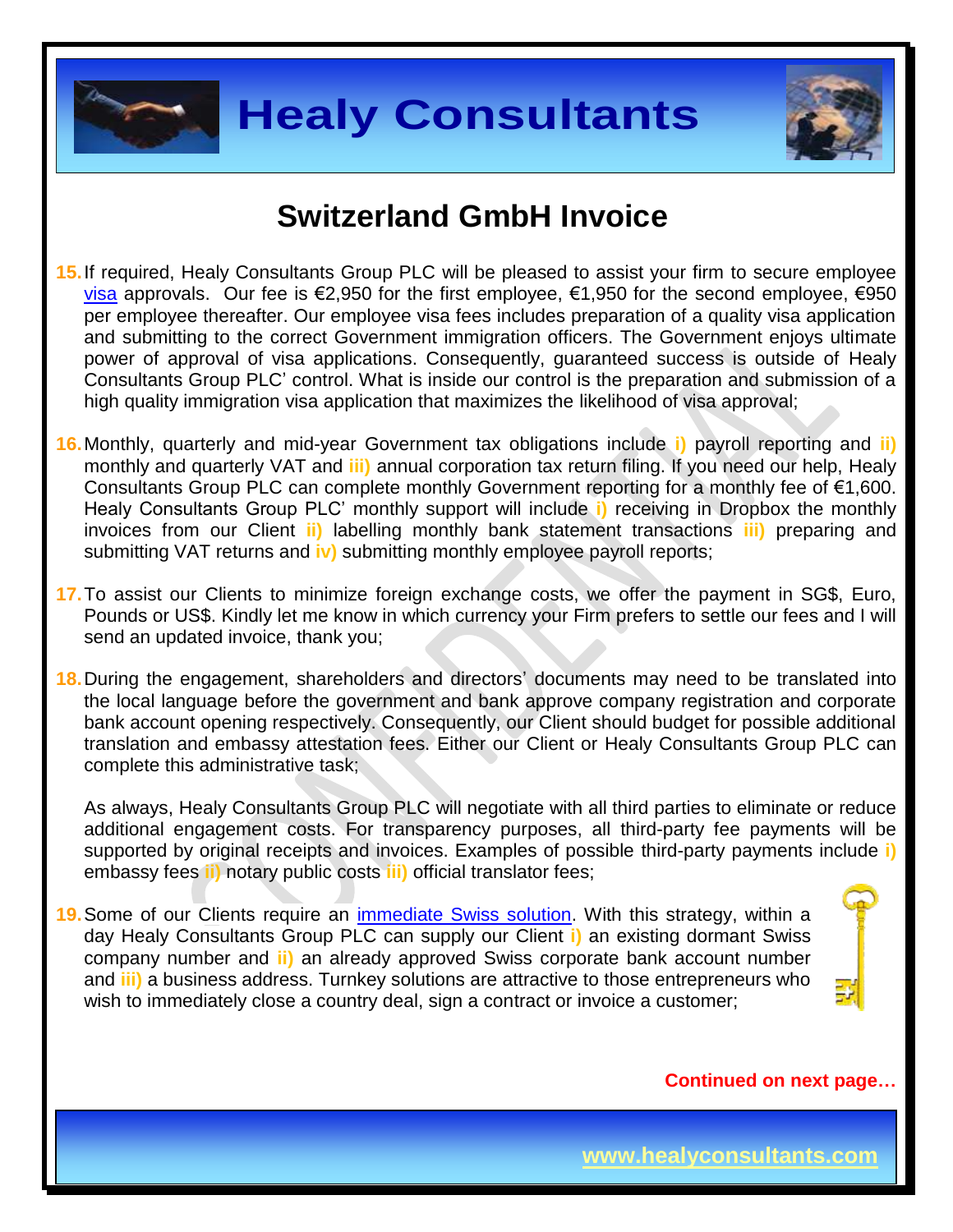



## **Switzerland GmbH Invoice**

- **20.** Some of our Clients engage Healy Consultants Group PLC to [recruit \(click link\)](http://www.healyconsultants.com/corporate-outsourcing-services/how-we-help-our-clients-recruit-quality-employees/) local employees. We have a lot of experience in this area and we are quite skilled at securing quality candidates for our Clients;
- 21. As stipulated on our [business website](http://www.healyconsultants.com/) and in section 3 of our engagement letter, Healy Consultants Group PLC will only commence the engagement following **i)** settlement of our fees and **ii)** completion and signing of our legal engagement letter;
- **22.**Healy Consultants Group PLC will only incorporate your company after 75% of [due diligence](http://www.healyconsultants.com/due-diligence/)  [documentation](http://www.healyconsultants.com/due-diligence/) is received by email. Healy Consultants Group PLC will only open a corporate bank account after 100% of Client original due diligence documentation is received by courier;
- 23. It is important our Clients are aware of their personal and corporate tax obligations in their country of residence and domicile. Let us know if you need Healy Consultants Group PLC help to clarify your local and international annual tax reporting obligations;
- **24.**To efficiently and effectively complete your engagement in a timely manner, we recommend your Firm transfers these funds to Healy Consultants Group PLC corporate bank account. Thereafter, our Incorporation and Banking Team will aggressively advance your engagement, providing your Firm daily feedback as to engagement status. I would be grateful if you email us the bank transfer advice slip to enable my Accounting Department to accurately and timely identify bank receipts: